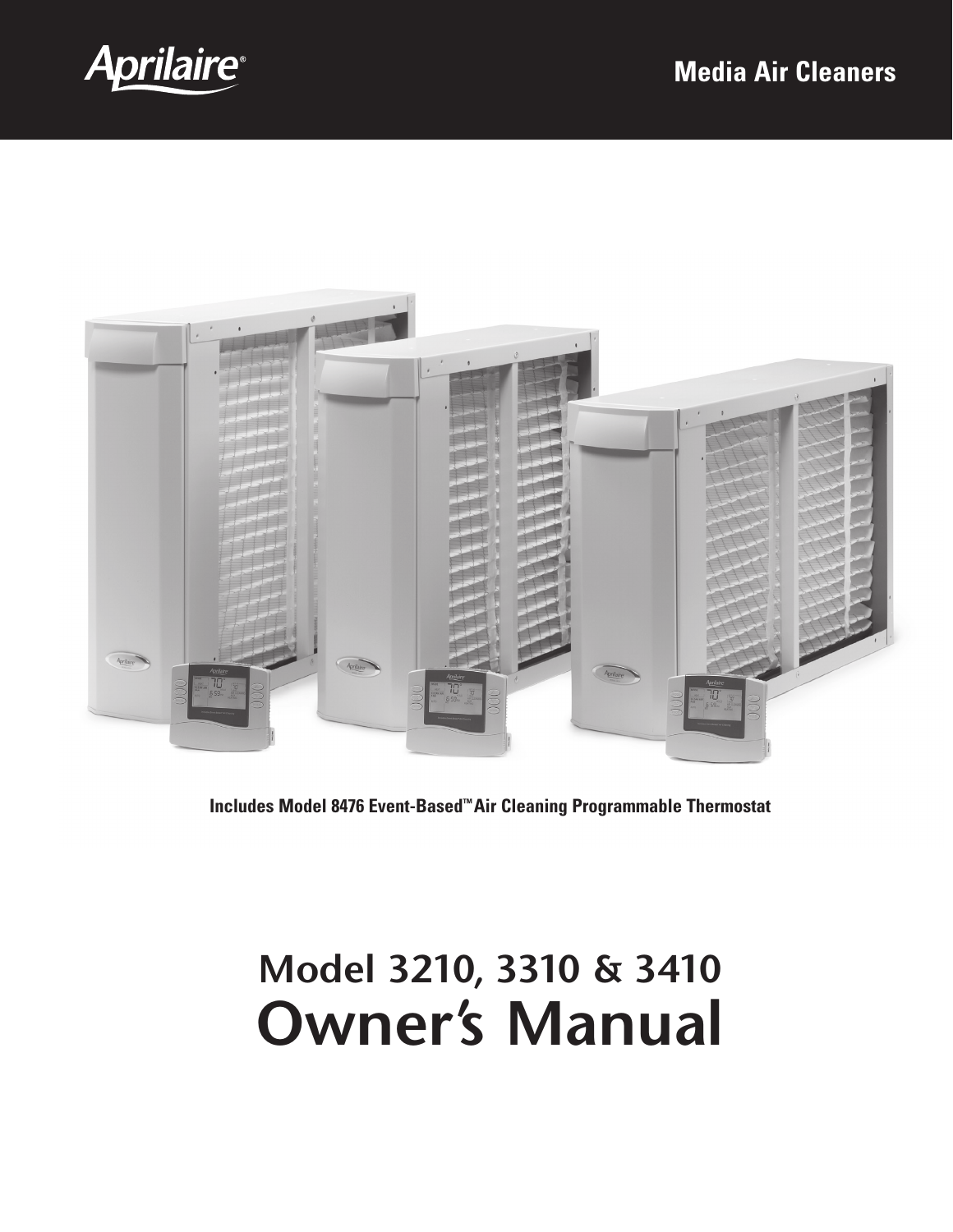# **Introduction**

Thank you for your recent Aprilaire® Air Cleaner purchase. We sincerely appreciate your business and are pleased to add your name to our growing list of customers. With this purchase, you have invested in the highest quality equipment currently available. Research Products Corporation is the largest manufacturer of central air cleaners and humidifiers and a recognized leader in the heating and air conditioning industry today.

Please be assured that in addition to product quality, we are also committed to performance as well as customer satisfaction. **IMPORTANT:** Scheduled replacement of the Aprilaire® filtering media is necessary. See page 3 for details.

Now, please take a few minutes and read this booklet. This will familiarize you with the benefits you will receive from the equipment you just purchased and help you understand the routine maintenance that will be required. Be sure to register your warranty with us for our records and your protection.

Your Aprilaire® Air Cleaner is an investment in healthful comfort for your family and protection for your home and furnishings. With this purchase, you have invested in an air cleaner that is many times more efficient than ordinary furnace or air conditioning filters with which you may be familiar. There are many benefits you may expect from your Aprilaire® Air Cleaner. This manual is furnished to acquaint you with these benefits, and with operation and maintenance information to insure the high level of performance this high efficiency air cleaner is designed to provide.

# **Performance**

An Aprilaire whole-house air cleaner is installed by your heating and air conditioning contractor as one of the components in your heating and cooling system. It cleans the air that circulates through your home (see **Figure 1**).



When the heating or cooling equipment turns on, the air in your home travels through the registers and return duct(s) to the heating and cooling equipment where it is conditioned and sent back into the rooms of your house through the supply ducts. Small particles from numerous sources are suspended in your home's air, just as they are suspended in the air outdoors. The largest of these particles will eventually come to rest and appear as dust. Smaller particles may come to rest, but with even the slightest disturbance will re-suspend into the air. These particles are very small, and come from natural sources such as dust and pollen and from manmade sources such as tobacco smoke or exhaust. The air cleaner is installed on or near the furnace/air handler and removes the particles that travel with the air that circulates through your heating and cooling system. Removing these particles keeps the equipment components clean and more importantly removes particles from the air you breathe. Particles are measured in microns, which is a unit of measure used for very small things (1 micron = 1/25,400 inch). For reference, the diameter of a human hair is approximately 100 microns. **Figure 2** shows the size of various particles that can be found in the air.

## **Figure 2**

#### **Common Pollutants**

Particle sizes in microns<sup>\*</sup> (1 micron = 1/25,400 inch)



\*American Society of Heating, Refrigeration and Air Conditioning Engineering Guide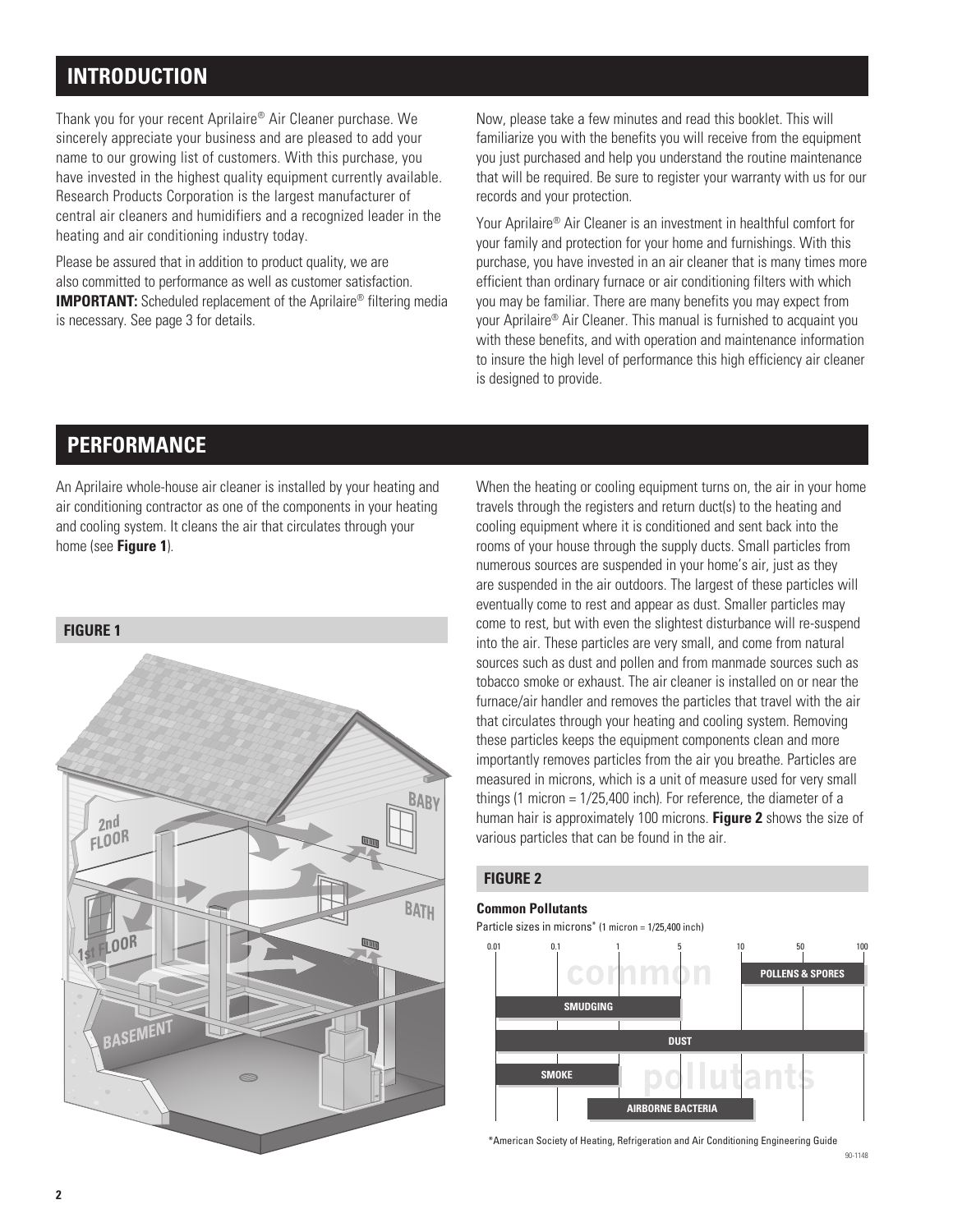## **Operation**

**Household dust** is typically an accumulation of particles in a size range of .01 micron up to 100 microns. **Pollens and spores**, which can aggravate allergy symptoms, are usually in the 10-100 micron size range.

The visible household dust particles, and nearly all pollen and spore particles, therefore, can be caught and permanently held, very easily, *if you can get them to the air cleaner.* With central high efficiency air cleaners, the blower of your heating/air conditioning system performs the air movement function.

Until now the air cleaner has been a passive component of your heating and cooling system; when the equipment turned on to heat or cool your home, the air cleaner was functioning. Your thermostat turns on your heating and cooling equipment and so, essentially, the thermostat determined when your air cleaner operated. Your model 3210, 3310, or 3410 air cleaner comes with an exclusive Model 8476 programmable thermostat with Event-Based™ Air Cleaning that allows you to clean your air when desired. Not only does Event-Based™ Air Cleaning allow you to actively clean the air, it will show you when the air cleaner is filtering the air and when it is time to change the

filter. Please see the Owner's Manual included with the Model 8476 Thermostat for a detailed explanation.

Many of the dust particles generated, while vacuuming, are so heavy they "fall" out of the airstream before they can be drawn out of your living area. This is why it is important to do household dusting several hours after vacuuming. Normally once the heavy particles "fall out", they are only reintroduced to the air by vacuuming, or similarly vigorous activity.

Where allergy symptoms, which are aggravated by pollens and spores, are a concern, continuous cleaning is strongly encouraged.

To recap, when removing household dust is the major benefit you are seeking, you should operate your air cleaner during and following periods when dust is being generated or "stirred up". For pollens and spores which aggravate an allergy condition, your cleaner must be operated continuously when these pollutants are in the environment. The air cleaner can only be effective when air containing the contaminants is drawn through the filtering media.

## **Maintenance**

The only maintenance required is the periodic replacement of the disposable Aprilaire® Filtering Media which you can do in a few minutes. The frequency of replacement will vary with operation time, the number of particles generated in the home and is affected by: number of people and their activities, the amount of carpeting, pets, size of home, number of smokers, the pollution level of the area.

Aprilaire recommends replacing the media each year. However, if you do not run your blower continuously the media may last up to two years. Air conditioning systems larger than 3.5 tons, or heating systems larger than 130,000 BTUs per hour (1400 cfm), will require more frequent attention if operated continuously.

## **Changing the Filter**

Replace the filtering media with genuine Aprilaire SelfSeal™ filters, available from your installing contractor. **IMPORTANT:** Follow the step by step directions on the filter carton to ensure that it is installed in the proper orientation – the outlet side of the filtering media is the expanded metal.

The model number for your replacement filtering media can be found on the label inside the air cleaner door (see **Figure 3**).

| <b>REPLACEMENT FILTER MEDIA</b> |                                                     |                              |  |  |  |
|---------------------------------|-----------------------------------------------------|------------------------------|--|--|--|
| <b>Model</b>                    | <b>Best for Clean Home and Equipment Protection</b> | <b>Best for Healthy Home</b> |  |  |  |
| 3210                            | 21 N                                                | 213                          |  |  |  |
| 3310                            | 310                                                 | 313                          |  |  |  |
| 3410                            | 41 N                                                | 413                          |  |  |  |

| CHOOSE THE FILTER MEDIA THAT'S BEST FOR YOUR HOME AND YOUR FAMILY |                   |                   |  |  |  |
|-------------------------------------------------------------------|-------------------|-------------------|--|--|--|
| <b>Captures</b>                                                   | Model 210/310/410 | Model 213/313/413 |  |  |  |
| Dust                                                              |                   |                   |  |  |  |
| Pollen                                                            |                   |                   |  |  |  |
| Fungi                                                             |                   |                   |  |  |  |
| Mold                                                              |                   |                   |  |  |  |
| Pet Dander                                                        |                   |                   |  |  |  |
| <b>Virus Size Particles</b>                                       |                   |                   |  |  |  |
| <b>Bacteria</b>                                                   |                   |                   |  |  |  |
| Virus Size Particles 0.3 - 1 Microns                              | N/A               | 75%               |  |  |  |
| Dust 1 - 3 Microns                                                | 65%               | 90%               |  |  |  |
| Pollen and Mold Spores 3 - 10 Microns                             | 85%               | 90%               |  |  |  |

#### **Figure 3**

**IMPORTANT:** Turn the thermostat mode to off and the fan to auto before removing air cleaner door.